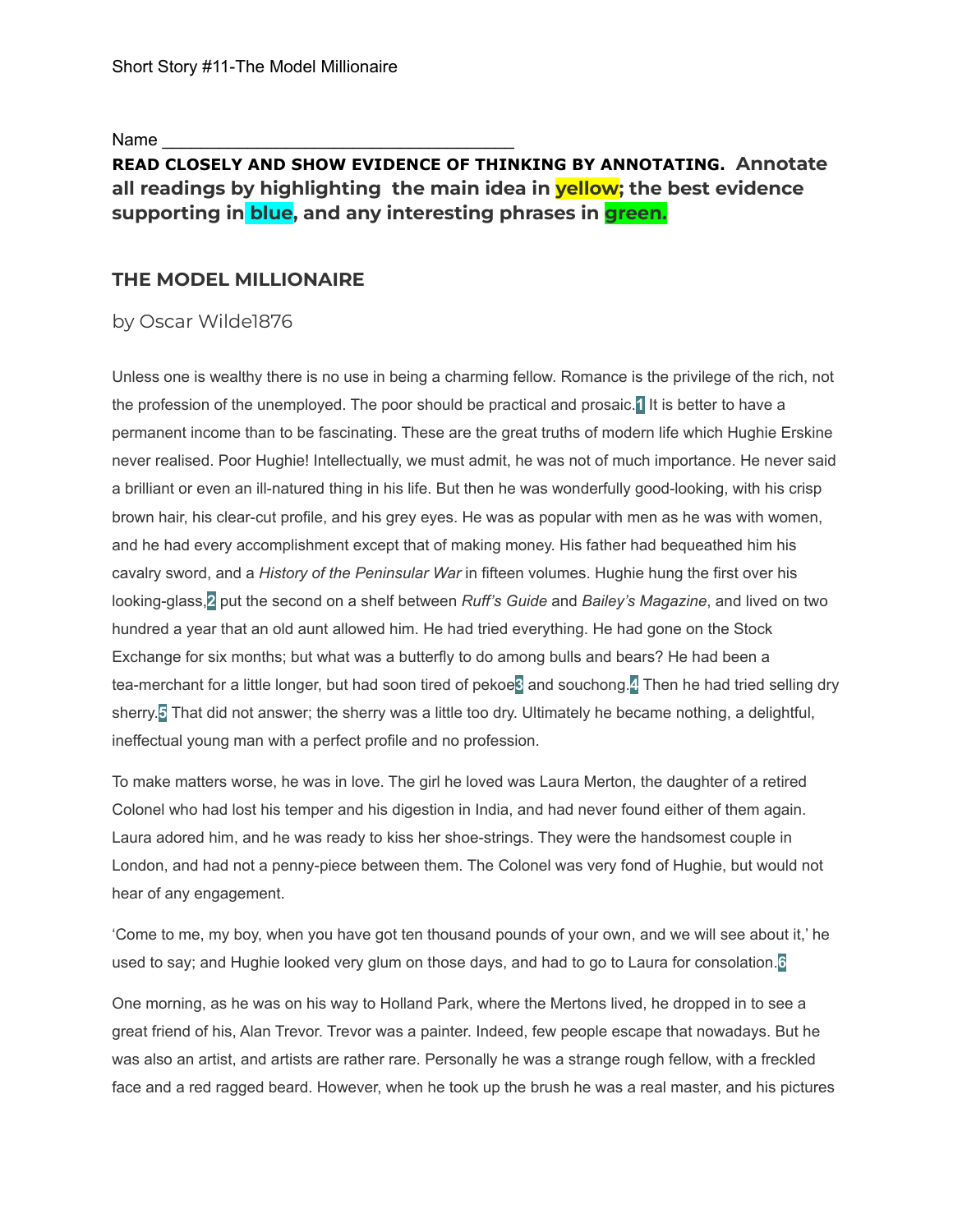were eagerly sought after. He had been very much attracted by Hughie at first, it must be acknowledged, entirely on account of his personal charm. 'The only people a painter should know,' he used to say, 'are people who are *bête***7** and beautiful, people who are an artistic pleasure to look at and an intellectual repose**8** to talk to. Men who are dandies and women who are darlings rule the world, at least they should do so.' However, after he got to know Hughie better, he liked him quite as much for his bright buoyant**9** spirits and his generous reckless nature, and had given him the permanent *entree* to his studio.

When Hughie came in he found Trevor putting the finishing touches to a wonderful life-size picture of a beggar-man. The beggar himself was standing on a raised platform in a corner of the studio. He was a wizened old man, with a face like wrinkled parchment,**10** and a most piteous expression. Over his shoulders was flung a coarse brown cloak, all tears and tatters; his thick boots were patched and cobbled, and with one hand he leant on a rough stick, while with the other he held out his battered hat for alms.

'What an amazing model!' whispered Hughie, as he shook hands with his friend.

'An amazing model?' shouted Trevor at the top of his voice; 'I should think so! Such beggars as he are not to be met with every day. *A trouvaille, mon cher;***11** a living Velasquez!**12** My stars! what an etching Rembrandt**13** would have made of him!'

'Poor old chap! said Hughie, 'how miserable he looks! But I suppose, to you painters, his face is his fortune?'

'Certainly,' replied Trevor, 'you don't want a beggar to look happy, do you?'

'How much does a model get for sitting?' asked Hughie, as he found himself a comfortable seat on a divan.**14**

'A shilling an hour.'

'And how much do you get for your picture, Alan?'

'Oh, for this I get two thousand!'

'Pounds?'

'Guineas.**15** Painters, poets, and physicians always get guineas.'

'Well, I think the model should have a percentage,' cried Hughie, laughing; 'they work quite as hard as you do.'

'Nonsense, nonsense! Why, look at the trouble of laying on the paint alone, and standing all day long at one's easel! It's all very well, Hughie, for you to talk, but I assure you that there are moments when Art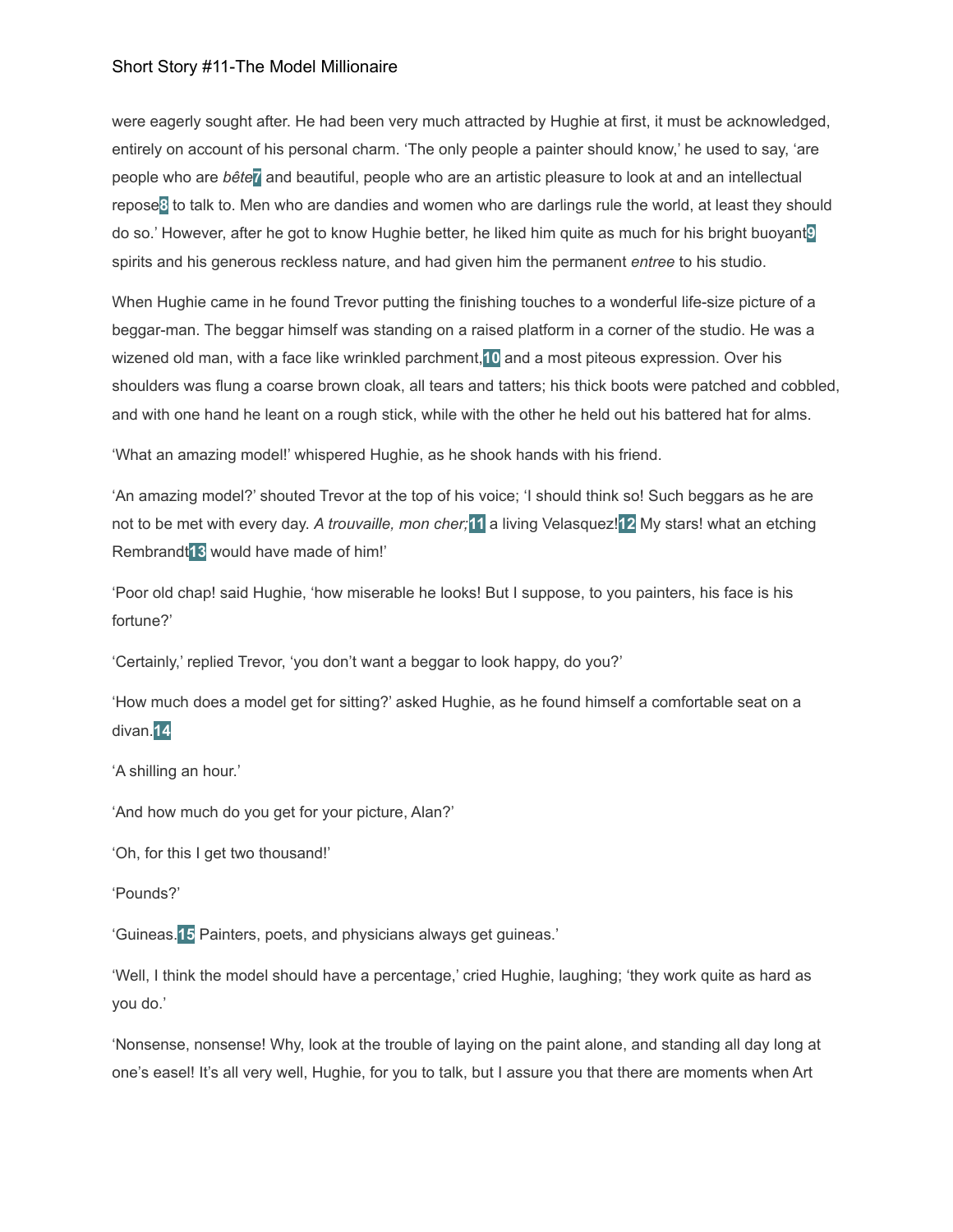almost attains to the dignity of manual labour. But you mustn't chatter; I'm very busy. Smoke a cigarette, and keep quiet.'

After some time the servant came in, and told Trevor that the frame-maker wanted to speak to him.

'Don't run away, Hughie,' he said, as he went out, 'I will be back in a moment.'

The old beggar-man took advantage of Trevor's absence to rest for a moment on a wooden bench that was behind him. He looked so forlorn**16** and wretched that Hughie could not help pitying him, and felt in his pockets to see what money he had. All he could find was a sovereign**17** and some coppers. 'Poor old fellow,' he thought to himself, 'he wants it more than I do, but it means no hansoms**18** for a fortnight;' and he walked across the studio and slipped the sovereign into the beggar's hand.

The old man started, and a faint smile flitted across his withered lips. 'Thank you, sir,' he said, 'thank you.'

Then Trevor arrived, and Hughie took his leave, blushing a little at what he had done. He spent the day with Laura, got a charming scolding for his extravagance, and had to walk home.

That night he strolled into the Palette Club about eleven o'clock, and found Trevor sitting by himself in the smoking-room drinking hock**19** and seltzer.

'Well, Alan, did you get the picture finished all right?' he said, as he lit his cigarette.

'Finished and framed, my boy!' answered Trevor; 'and, by-the-bye, you have made a conquest. That old model you saw is quite devoted to you. I had to tell him all about you — who you are, where you live, what your income is, what prospects you have —'

'My dear Alan,' cried Hughie, 'I shall probably find him waiting for me when I go home. But of course you are only joking. Poor old wretch! I wish I could do something for him. I think it is dreadful that any one should be so miserable. I have got heaps of old clothes at home — do you think he would care for any of them? Why, his rags were falling to bits.'

'But he looks splendid in them,' said Trevor. 'I wouldn't paint him in a frock-coat for anything. What you call rags I call romance. What seems poverty to you is picturesqueness to me. However, I'll tell him of your offer.'

'Alan,' said Hughie seriously, 'you painters are a heartless lot.'

'An artist's heart is his head,' replied Trevor; 'and besides, our business is to realise the world as we see it, not to reform it as we know it. *À chacun son métier.***20** And now tell me how Laura is. The old model was quite interested in her.'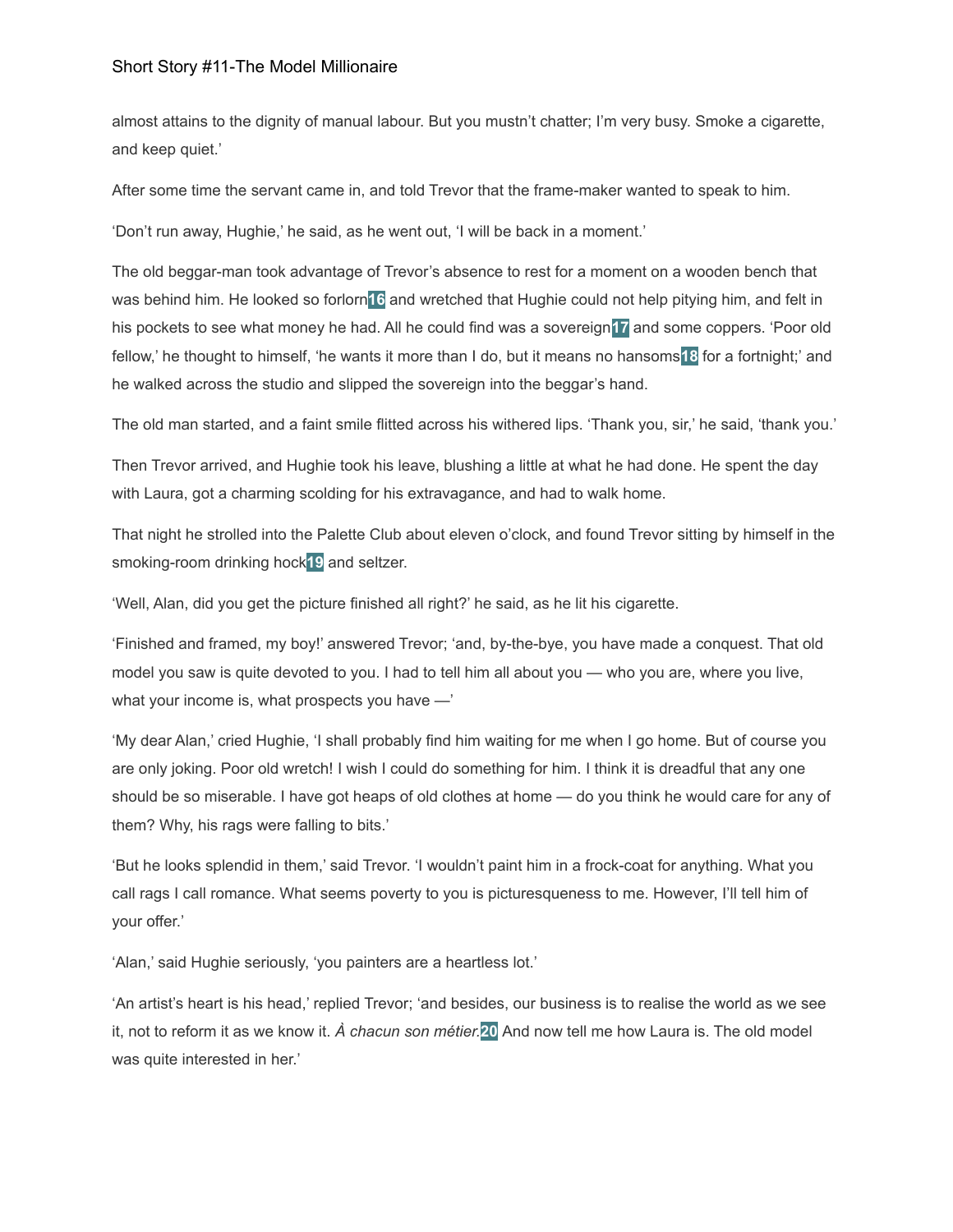'You don't mean to say you talked to him about her?' said Hughie.

'Certainly I did. He knows all about the relentless**21** colonel, the lovely Laura, and the £10,000.'

'You told that old beggar all my private affairs?' cried Hughie, looking very red and angry.

'My dear boy,' said Trevor, smiling, 'that old beggar, as you call him, is one of the richest men in Europe. He could buy all London to-morrow without overdrawing his account. He has a house in every capital, dines off gold plate, and can prevent Russia going to war when he chooses.'

'What on earth do you mean?' exclaimed Hughie.

'What I say,' said Trevor. 'The old man you saw to-day in the studio was Baron Hausberg. He is a great friend of mine, buys all my pictures and that sort of thing, and gave me a commission**22** a month ago to paint him as a beggar. *Que voulez-vous? La fantaisie d'un millionnaire!***23** And I must say he made a magnificent figure in his rags, or perhaps I should say in my rags; they are an old suit I got in Spain.'

'Baron Hausberg!' cried Hughie. 'Good heavens! I gave him a sovereign!' and he sank into an armchair the picture of dismay.

'Gave him a sovereign!' shouted Trevor, and he burst into a roar of laughter. 'My dear boy, you'll never see it again. *Son affaire c'est l'argent des autres.*'**24**

'I think you might have told me, Alan,' said Hughie sulkily, 'and not have let me make such a fool of myself.'

'Well, to begin with, Hughie,' said Trevor, 'it never entered my mind that you went about distributing alms in that reckless way. I can understand your kissing a pretty model, but your giving a sovereign to an ugly one — by Jove,**25** no! Besides, the fact is that I really was not at home to-day to any one; and when you came in I didn't know whether Hausberg would like his name mentioned. You know he wasn't in full dress.'

'What a duffer**26** he must think me!' said Hughie.

'Not at all. He was in the highest spirits after you left; kept chuckling to himself and rubbing his old wrinkled hands together. I couldn't make out why he was so interested to know all about you; but I see it all now. He'll invest your sovereign for you, Hughie, pay you the interest every six months, and have a capital story to tell after dinner.'

'I am an unlucky devil,' growled Hughie. 'The best thing I can do is to go to bed; and, my dear Alan, you mustn't tell any one. I shouldn't dare show my face in the Row.'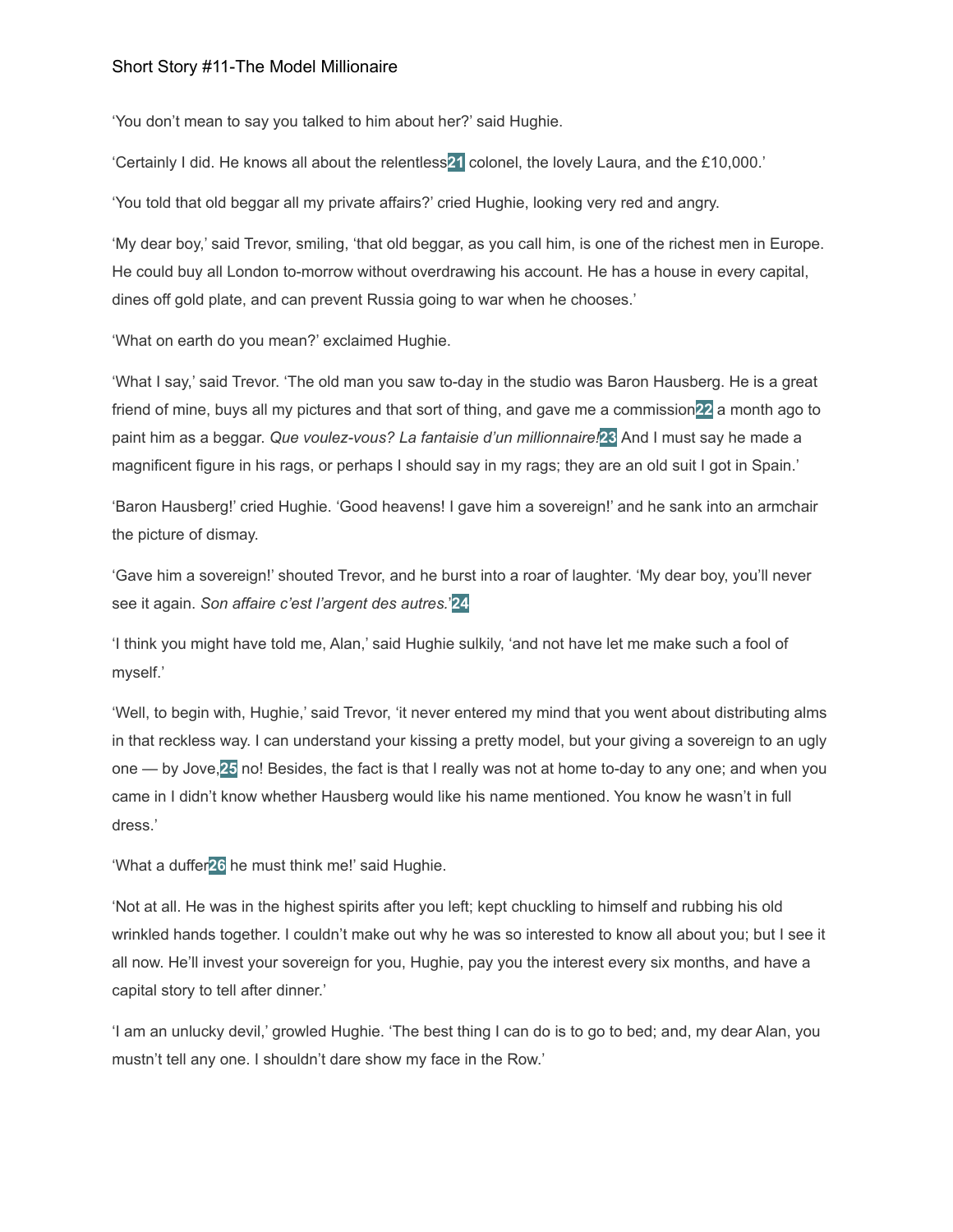'Nonsense! It reflects the highest credit on your philanthropic**27** spirit, Hughie. And don't run away. Have another cigarette, and you can talk about Laura as much as you like.'

However, Hughie wouldn't stop, but walked home, feeling very unhappy, and leaving Alan Trevor in fits of laughter.

The next morning, as he was at breakfast, the servant brought him up a card on which was written, 'Monsieur Gustave Naudin, *de la part de***28** M. le Baron Hausberg.'

'I suppose he has come for an apology,' said Hughie to himself; and he told the servant to show the visitor up.

An old gentleman with gold spectacles and grey hair came into the room, and said, in a slight French accent, 'Have I the honour of addressing Monsieur Erskine?'

Hughie bowed.

'I have come from Baron Hausberg,' he continued. 'The Baron —'

'I beg, sir, that you will offer him my sincerest apologies,' stammered Hughie.

'The Baron,' said the old gentleman, with a smile, 'has commissioned me to bring you this letter;' and he extended a sealed envelope.

On the outside was written, 'A wedding present to Hugh Erskine and Laura Merton, from an old beggar,' and inside was a cheque for £10,000.

When they were married Alan Trevor was the best-man, and the Baron made a speech at the wedding-breakfast.

'Millionaire models,' remarked Alan, 'are rare enough; but, by Jove, model millionaires are rarer still!'

## **Notes**

- 1. **Prosaic** *(adjective) :* straightforward, lacking imagination
- 2. an outdated term for a mirror
- 3. a variety of black tea
- 4. a type of tea made from the older leaves of the shoot
- 5. a Spanish wine
- 6. **Consolation** *(noun) :* comfort given to someone who is experiencing loss or disappointment
- 7. French for "not very bright and lacking in judgment"
- 8. a state of resting